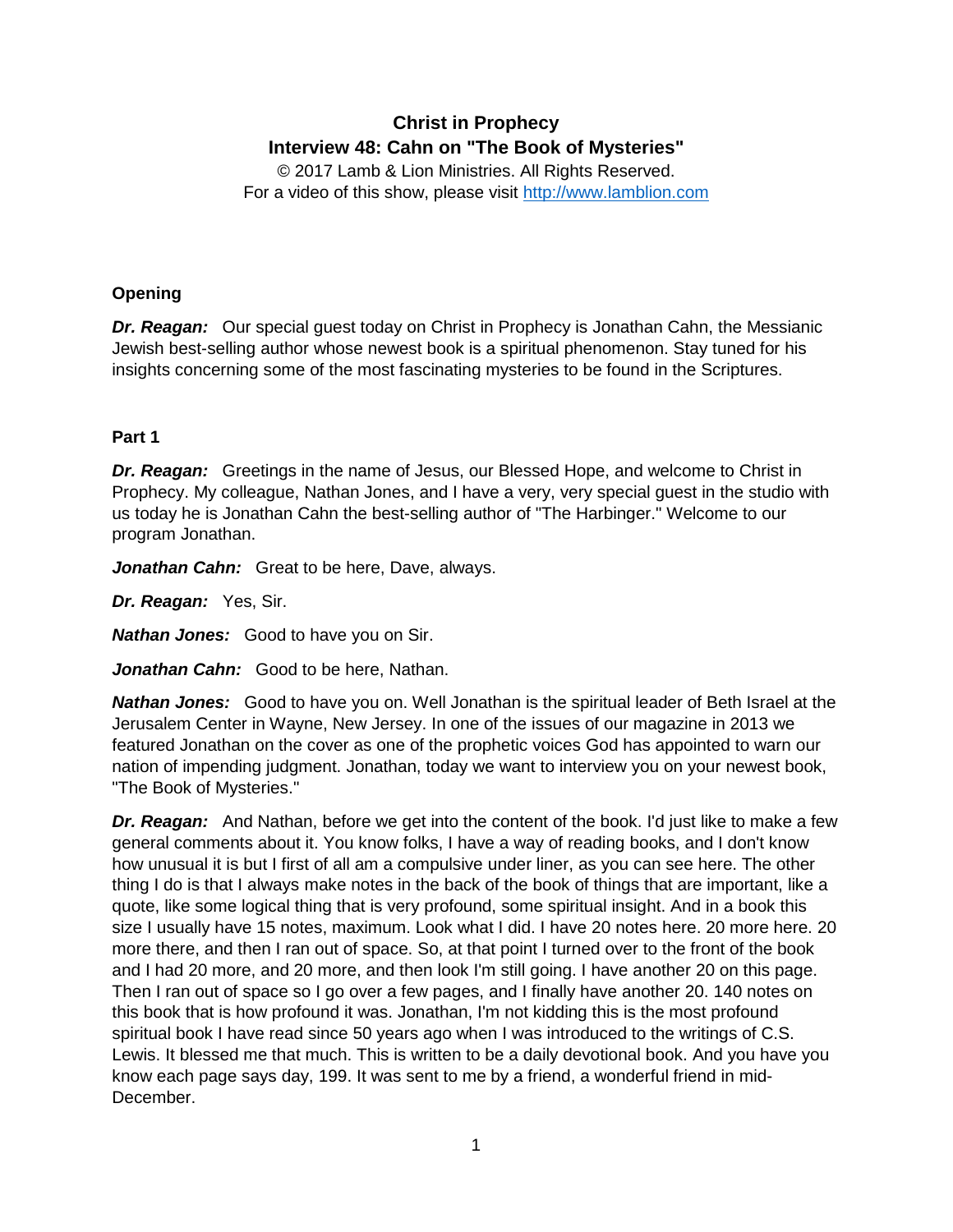#### *Jonathan Cahn:* OK.

*Dr. Reagan:* I finished reading it in mid-January because each morning instead of reading 1 page, I read 5-10 pages because I couldn't wait to see what was on the next page.

**Jonathan Cahn:** Yeah, people are telling me that. It is as a devotional but it also can be read straight thru--and some people--and it can be read at any mystery you want, but some people are like that Dave. Some people are saying I can't, it's so much I can't do more than one. And others are saying that I can't wait until the next one. So some are reading it thru and they said I did it thru and now I am going to do it day-by-day. You know, but yeah, but I'm blessed.

*Dr. Reagan:* Well, I just want to thank you for a great spiritual blessing.

*Jonathan Cahn:* Thank you, Dave.

*Dr. Reagan:* It really is a profound spiritual blessing.

*Jonathan Cahn:* Thank you.

*Dr. Reagan:* And I'm recommending it to everyone.

**Jonathan Cahn:** Thank you. I am very blessed by what we are hearing all over. And also people are also giving it to their unsaved friends and people are getting saved. So, that is my greatest joy.

#### *Nathan Jones:* Praise the Lord.

*Dr. Reagan:* One of the things that is most interesting about me is that most of these mysteries, not all of them, but most of them relate to a Hebrew understanding of the Scriptures. What Hebrew words mean, and Hebrew culture, and you can't really understand Scripture in its greatest unless you know something about it.

**Jonathan Cahn:** No, that is the original context. And so, for 2,000 years much of that context has been out of there and so much is missing. And I think it is prophetic Dave, because God is bringing Israel back. He is bringing Jewish Believers back with Gentile Believers. And He's bringing it back, that is what is about.

## *Dr. Reagan:* Amen.

*Nathan Jones:* Praise the Lord. I took this Hebrew group I joined because I wanted to learn a little Hebrew.

#### *Jonathan Cahn:* OK.

*Nathan Jones:* And it amazed me how the Jewish meaning of words brought so much more meaning to an understanding. I think in our English version we are missing out so much. Like nation means spirit, the spirit of Israel, not the nation of Israel. So, let's get into this then, there's 365 days. I'm going to actually jump up to 331. This is 2017 it is a big year for Jerusalem obviously, it is 50 years since the Six Day War.

## *Jonathan Cahn:* Yes.

*Nathan Jones:* And you have here on day 331 the Jubilee Man, how is he related to the reoccupation of Jerusalem?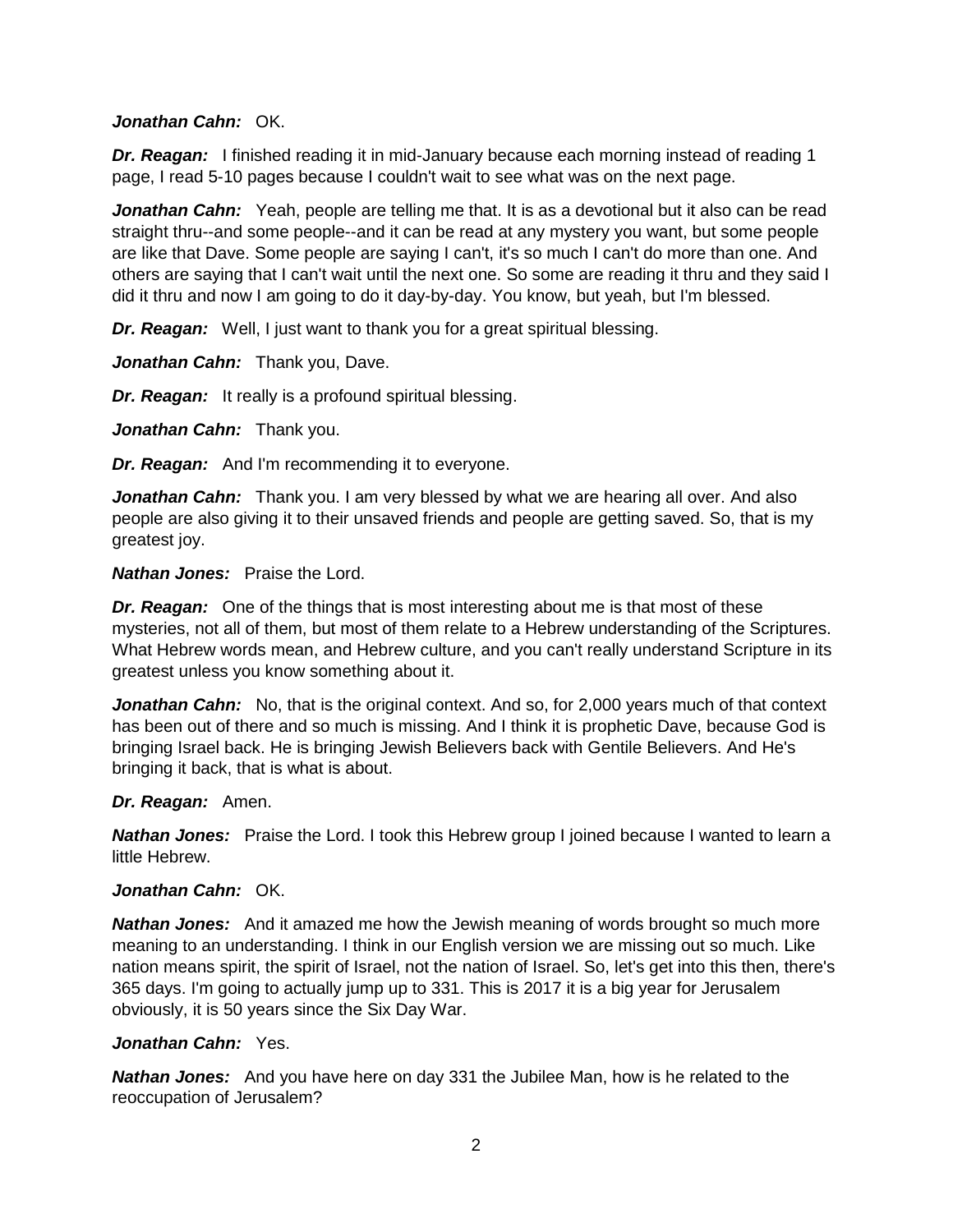*Jonathan Cahn:* Yeah, well the Jubilee of course was given to Israel this is the time of restoration of what you lost, your ancestral home, you lost it. Well it's an interesting thing because in 1917 the Jewish people were given the Balfour Declaration that said you have the land of Israel. Fifty years later that is the restoration of what they lost. Fifty years later in '67, June 7th comes the restoration of Jerusalem, so this is Jubilee.

#### *Nathan Jones:* Fifty, and fifty.

*Jonathan Cahn:* Yeah, and what happens is they--what happens when the soldiers got to the wall the first thing they did, was done is they sounded the shofar, one man sounded the shofar. Well what do you do during Jubilee? You sound the shofar. Not that they knew what they were doing but he sounded the shofar. It was a rabbi. And the rabbi's name was Rabbi Goren. Rabbi Goren was not only sounding a Jubilee but it was his, he was 50 years old, and he was born in 1917. So here the one who is sounding the Jubilee is one. And now it always reverts to the original owner, Jubilee. Well the original purchase was done by David. And what was the Temple Mount? It was a threshing floor. In Hebrew it wasn't a threshing floor it was a goren. And what was it his name was Rabbi Goren, Rabbi Threshing Floor sounding the restoration of the threshing floor. I mean God is amazing.

*Nathan Jones:* That is absolutely amazing.

*Jonathan Cahn:* Absolutely.

*Nathan Jones:* And he is the Jubilee Man?

*Jonathan Cahn:* Yeah, born on Jubilee.

**Dr. Reagan:** And then what he said after that is really profound, because he said something to the extent of "I proclaim to you the beginning of the Messianic Age," or something of that nature.

*Jonathan Cahn:* He changed the prayer. He was supposed to pray for the mourning, and he announced the restoration of Jerusalem is amazing. He actually felt for years that this was going to happen.

*Dr. Reagan:* Oh, yes. And he understood from Old Testament prophecies that when the Jew are back in the land and back in the city the Messiah is going to come.

Jonathan Cahn: Yeah. It goes back to Messiah, He said, "You will not see me again until you say 'Baruch haba'" Where? In Jerusalem.

*Dr. Reagan:* In Jerusalem.

*Jonathan Cahn:* Yeah.

**Dr. Reagan:** OK, well let's just pause here for a moment, and we are going to come back and really jump into this book.

*Jonathan Cahn:* Cool.

*Dr. Reagan:* OK.

**Part 2**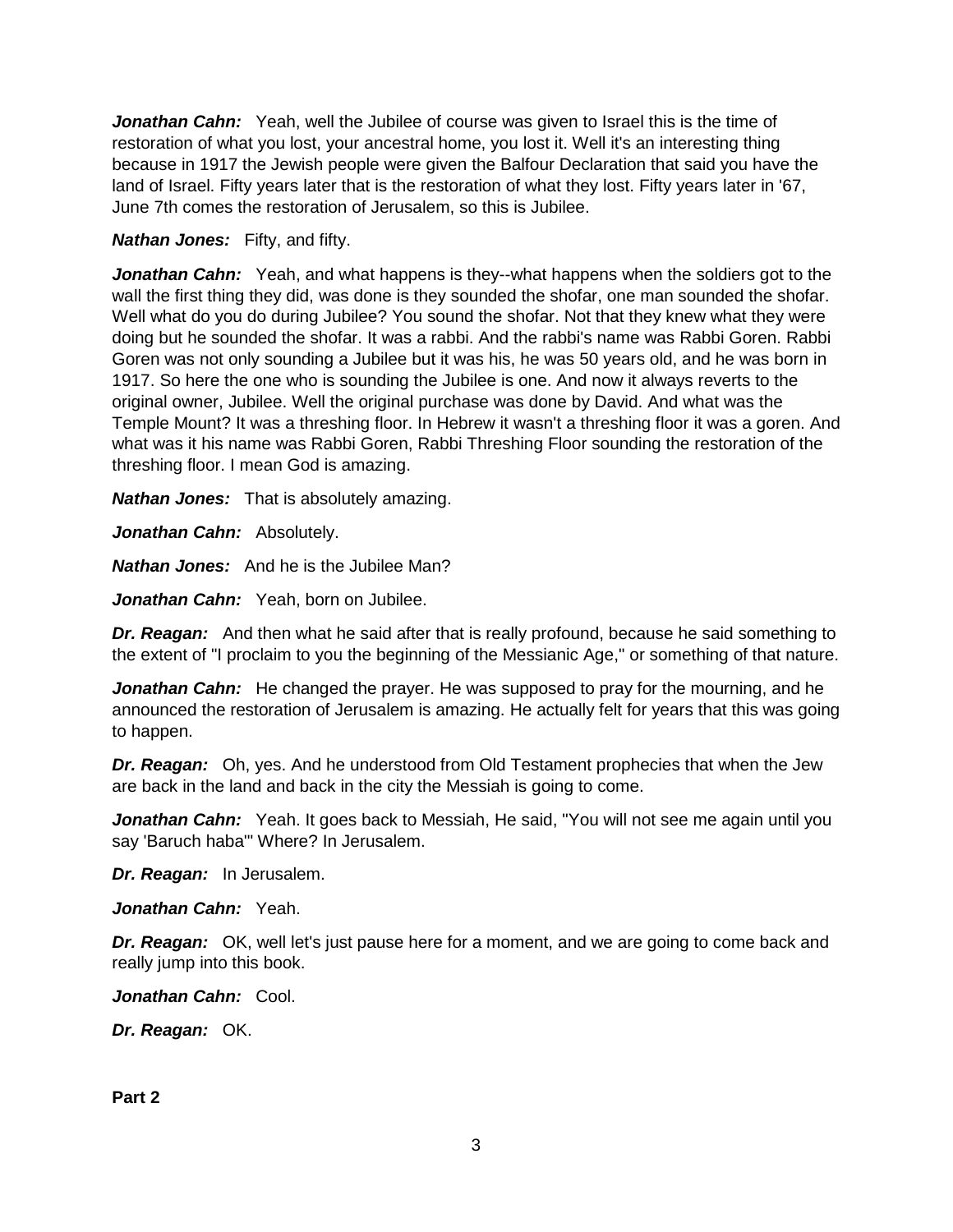*Nathan Jones:* Welcome back to Christ in Prophecy and our interview with Jonathan Cahn about his newest book, "The Book of Mysteries." Now Jonathan I like anything that has to do with how movies are made. I like the Easter eggs. I watch the Easter eggs special. And I like to see what the directors have hidden inside a movie. And with this book you have shown what God has hidden inside the Bible because we lose so much in the English translation. Do you feel that is your contribution to Christian literature? Or would you say there is something more you were trying?

Jonathan Cahn: Well I believe there is no end to the mysteries of God. There is no end. And that is one of the things. And this is "The Book of Mysteries" is kind of beyond genres because it is on one hand a devotional, and on the other hand it is revealing of mysteries. And on the other hand there is a story behind it where a guy goes into the desert and for the whole year the teacher is revealing everyday so you are taken on a journey. So, it doesn't really go into anything. But it is the revealing of mysteries there is no end to God, there is no end to that. And I will say Passover eggs.

*Nathan Jones:* Passover eggs, ok, not Easter eggs.

Jonathan Cahn: Yeah, it's ok.

*Dr. Reagan:* You know I really look forward to, one of the things I know that is going to happen in Heaven and that is to have like someone like the Apostle John teaching the book of John.

*Jonathan Cahn:* Yes.

*Dr. Reagan:* And I'm sitting there saying, "I never saw that. I never saw that. I never saw that!"

**Jonathan Cahn:** Yeah. Sometimes I am reading the Bible and I says, "Lord, when did you put that in there? How did you put that in?" There is no end. There's no end.

*Dr. Reagan:* You make a very interesting comment in your book. You say, "The children of Israel have followed their King Messiah Yeshua." How can you say that in light of their rejection of Him?

**Jonathan Cahn:** It's in light of the rejection. People say well how can they be following it? Well a people always follows it king. Look at it I mean here's a mystery; Jesus Messiah, the King of Israel He was despised, He was rejected. What happened to the Jewish people after that? They were despised and rejected of nations. He was exiled from His people. They've been exiled from the world. He was made a scapegoat and falsely accused. Well the Jewish people have been falsely accused for 2,000 years. He was stripped of His possessions. The Jewish people were that. Led like a lamb to the slaughter. The Jewish people that is Jewish history. Then actually He was crucified. And when you look at the Jewish people sometimes when they talk about the history, Holocaust they were literally crucified. And then He rose from the dead. And what happened to Israel after this crucifixion?

*Dr. Reagan:* They were rising from the dead.

*Jonathan Cahn:* They rose from the dead. You know His was on the third day. There's was on the third year, but absolutely. Even when they don't follow they still must follow their King.

*Dr. Reagan:* Wow.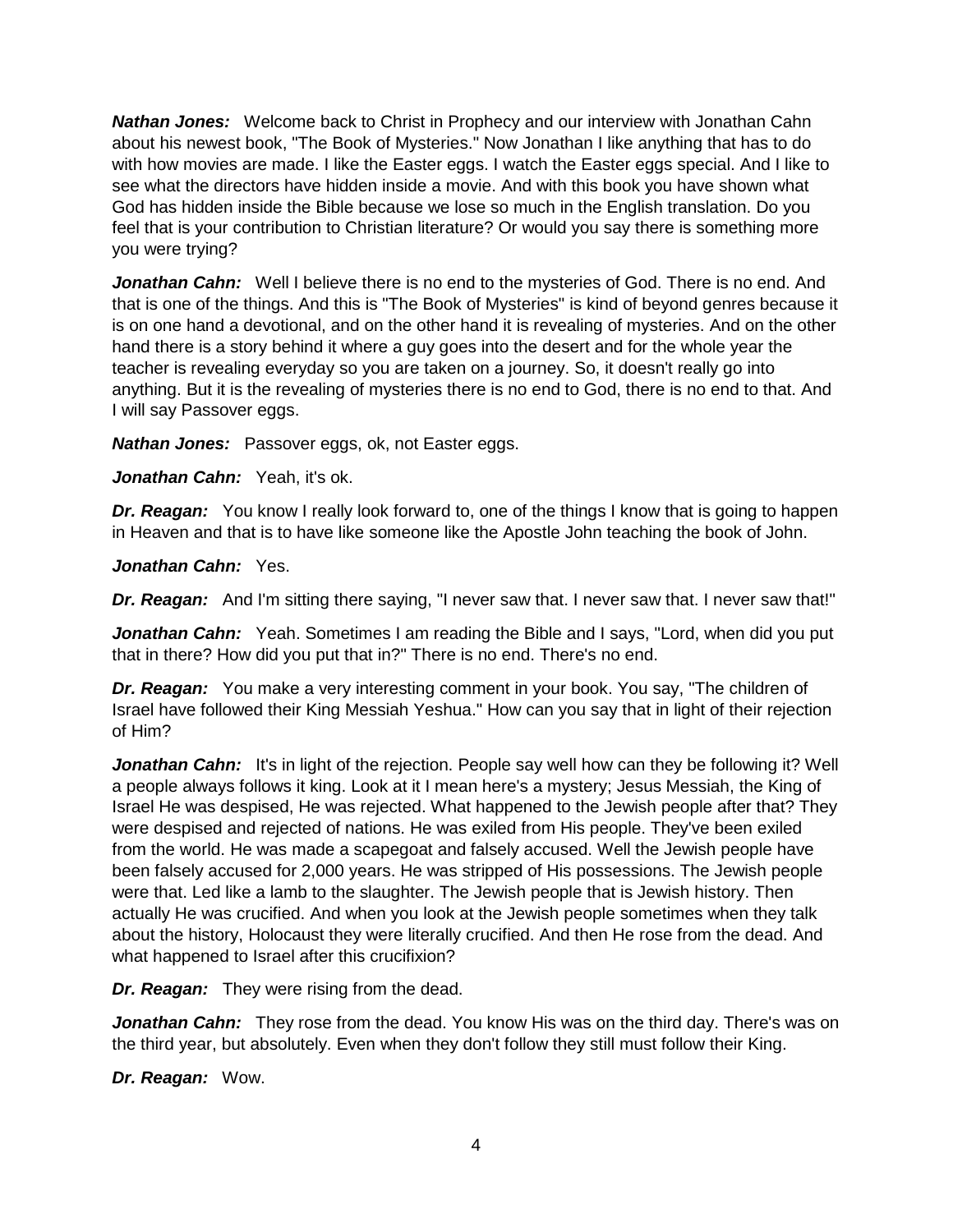#### *Nathan Jones:* Amen.

*Dr. Reagan:* Following Him in type.

*Jonathan Cahn:* Yes.

*Dr. Reagan:* Symbolic type. Well you know you mentioned, Nathan was talking about Hebrew words and all, and you mentioned the name of Jerusalem which in Hebrew is "Yerushalaim."

*Jonathan Cahn:* Yes.

*Dr. Reagan:* And you said it's plural.

*Jonathan Cahn:* That's right.

*Dr. Reagan:* So, every time you say it you are saying Jerusalems.

*Jonathan Cahn:* That's exactly it. You never say Jerusalem.

*Dr. Reagan:* Well why?

*Jonathan Cahn:* Well not only is it plural, there are mysteries in the Bible where these plurals occur and everyone is filled with a deep meaning. There is no accident in the Bible. Jerusalem as Yerushalaim is not just plural it means literally it is -aim means the two Jerusalems. So it means there is always two Jerusalems. There's the Jerusalem you see, and the Jerusalem you don't see. There is the Jerusalem of the earth. The Jerusalem of Heaven. There is the Jerusalem that is now, and the Jerusalem that is yet to come. There is always more. When you go to Jerusalem and this is practical, you go to Jerusalem and what you are looking at is a bunch of rocks, but they say there is something more here. There is something more here. And that is true with our lives we are children of Jerusalem. There is something, whatever you think your life is its more.

*Dr. Reagan:* Well, I'm looking for that New Jerusalem. Oh, I can hardly wait.

Jonathan Cahn: Yes, yes, we'll meet there.

*Nathan Jones:* Praise the Lord.

*Dr. Reagan:* Yeah, ok, well the first time I meet you when you were on our program the first time I discovered you had a great sense of humor. Great sense. And particularly when you deal with you critics, you always deal with them in humor.

*Jonathan Cahn:* That's right, you have to.

*Dr. Reagan:* And I think that kind of just--they don't know what to do.

Jonathan Cahn: Yes, that's right.

**Dr. Reagan:** But anyway in one of your presentations in here the essay titled, "The Mystery Bread." As I read it I thought, "Man alive, this would be great for Bud Abbott and Lou Costello." Now I'm sure there's people who are watching you don't even know who Bud Abbott and Lou Costello were. But they were one of the funniest comedy teams in the history of Hollywood, and they were known for their tremendous piece called, "Who's on Second." Well, you present something like that between the teacher and the student.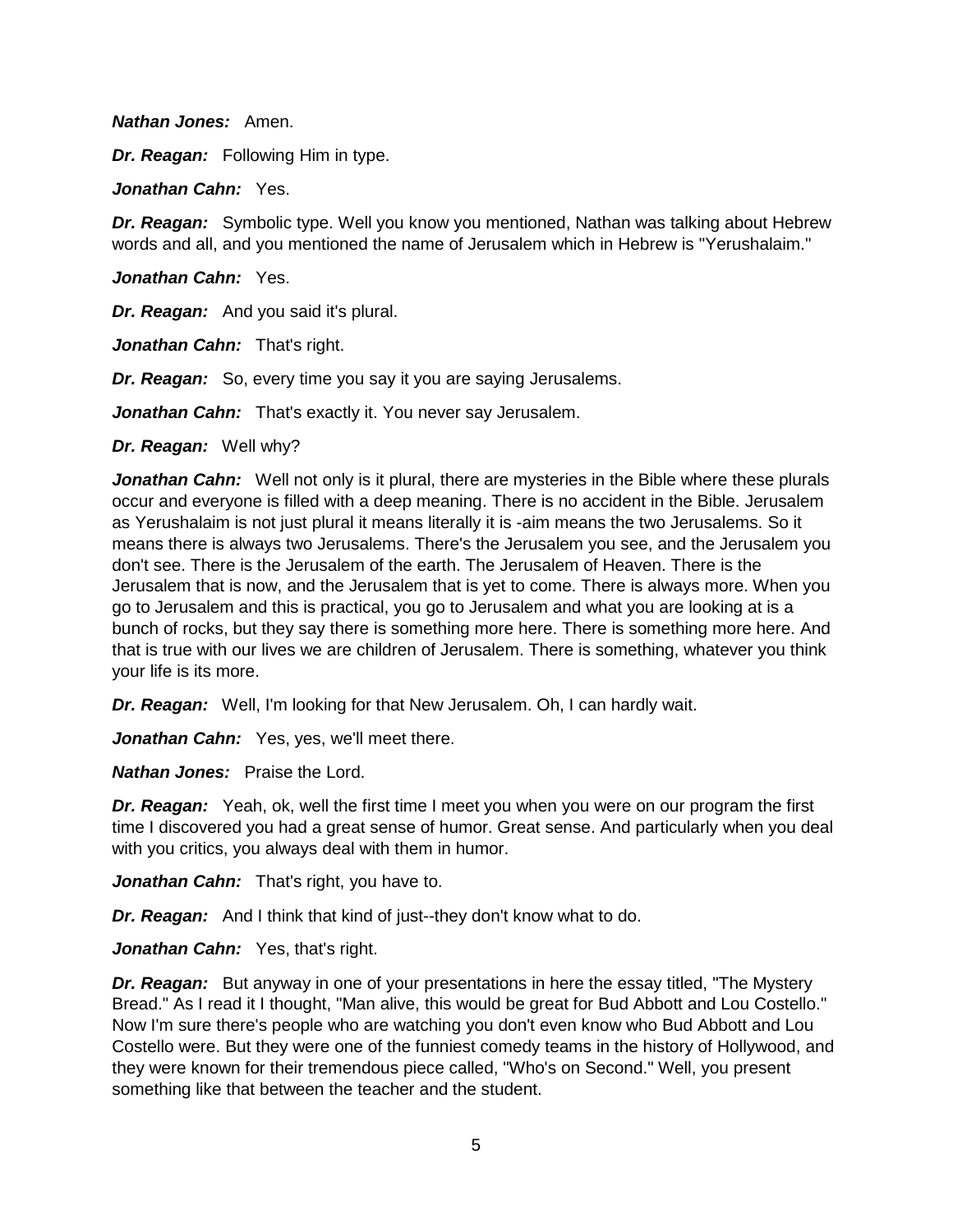*Jonathan Cahn:* That's right.

*Dr. Reagan:* And I want us to read it here.

*Jonathan Cahn:* This is a first my friends. First on Christian television. OK.

*Dr. Reagan:* OK.

*Jonathan Cahn:* Alright. The teacher says, ok, "Do you know the meaning of manna?"

*Dr. Reagan:* No, what is it?

*Jonathan Cahn:* Exactly.

*Dr. Reagan:* Exactly, what?

**Jonathan Cahn:** Exactly what. That's what it is.

*Dr. Reagan:* Exactly what is what it is?

*Jonathan Cahn:* Right again. What is it is what it is.

**Dr. Reagan:** At this point, I have no idea what you're talking about!

*Jonathan Cahn:* Oh, wait a second! The first time its read.

*Dr. Reagan:* Explain what that means. What?

*Jonathan Cahn:* Yes. Well, manna, everyone knows manna, manna is the word, manna you know comes down and heaven and it is linked to the Word of God. Well, manna in Hebrew isn't manna it is mánna, mánna is a question. Mánna means what is it? So every time you say manna, you are saying what is it? What is it? Exactly what we just did is exactly it. And here is the spiritual thing. Whenever you take the Word of God you can't just take it like hey I know it, I've heard that before. You have to say: What is it Lord? You have to read the Word of God as if it is the first time, you have no idea, and God will reveal what it is.

*Nathan Jones:* Wow, absolutely stunning.

*Dr. Reagan:* Well you know talking about these plurals let's go back to another plural because those are fascinating to me. And the one that I want to--it is in Isaiah 53 where it says, "The Messiah made His grave with the wicked and with the rich man in His death." But in Hebrew it says, "His deaths" plural.

**Jonathan Cahn:** That's right. That's right. People don't realize that. In the Hebrew it never says death. It says deaths, what does that mean? When the Hebrew does that what it means, it's not just there but in other places, when it does that it is doing two things. Number one it is telling you that the reality behind that word is so awesome that the word cannot contain it. So, when you have a plural when it should be a singular, the death, it saying that what He did on the cross is so awesome, and beyond our comprehension the word death cannot contain it. And number two it also means literally His deaths, why? He didn't die His death, He died our deaths. And so our death is in that Hebrew word. The death of our old life is in that Hebrew word. It's over. It's done. It's in that Hebrew word.

*Dr. Reagan:* He did. He did that on the cross.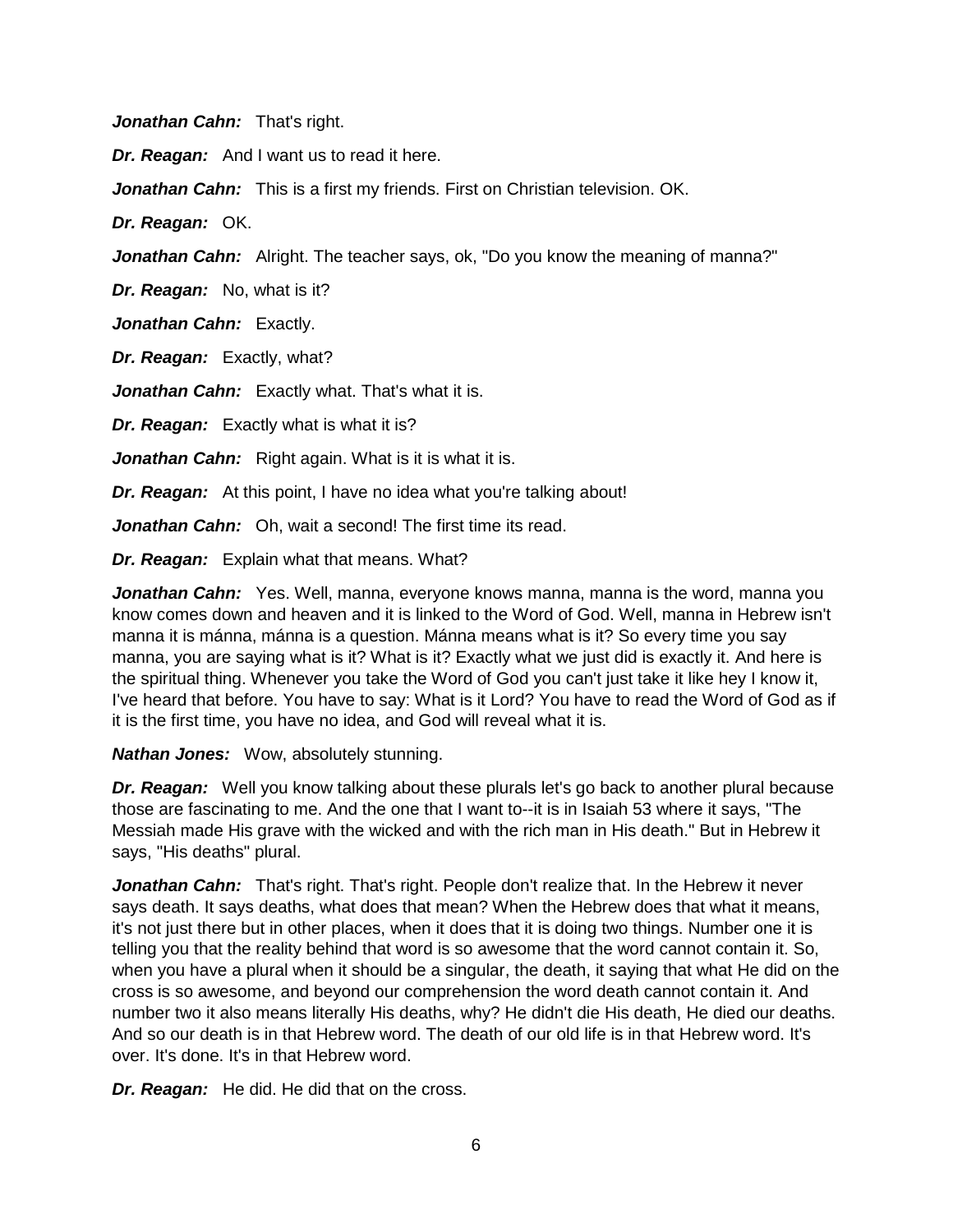*Jonathan Cahn:* It's amazing. That's right. And it's all there in the Hebrew.

*Dr. Reagan:* Well I want to continue with these plurals because they are absolutely fascinating.

*Jonathan Cahn:* Yes, I love them too. Yes.

*Dr. Reagan:* The very first verse of the Bible "In the beginning, Elohim."

*Jonathan Cahn:* That's right.

*Dr. Reagan:* That's plural.

*Jonathan Cahn:* Yes it is plural.

*Dr. Reagan:* Gods created.

*Jonathan Cahn:* Yes. Yeah, it doesn't make sense in English because it is literally saying Gods created, or God creates. Yeah. Elohim the very first word for God literally is in other places in the Bible it is translated as Gods but it's clearly God. What's it telling you? Same thing, it is telling you that--the Hebrew is telling you the word God cannot get it. The word. Whatever you think God is, what it's telling you is He is more than that. Whatever you think you know of God, we don't know the half of God. We don't even know the third of God. Whatever we know.

*Dr. Reagan:* Well, that's true.

*Jonathan Cahn:* If Paul could say, "That I might know Him." We still have to know Him. So, what it is saying there is no end to God and what you, we have to seek Him every day because He is Elohim. There is more, and more and more. However good you think He is, He's better.

*Dr. Reagan:* Well let me ask you something about that. Do you think that at least implies the concept of Trinity?

Jonathan Cahn: Yes, I do. I do. I do. That's I think it says, let us create. Yes, I do. Yes, I do. And there's mysteries in here about the Trinity or the triunity of God is in there as well. Yes, absolutely.

**Dr. Reagan:** And is that something that you point out to for example to Jewish non-believers?

*Jonathan Cahn:* Yeah, oh, yeah. Oh, yeah. From the very beginning it's there. You cannot do it. From the very beginning. I mean yeah, absolutely there is so much to that. There is something in there I won't go into details, something called the mystery of the triunity of God which is linked to even love is a triunity and God is love as well. He must be three in one.

*Nathan Jones:* Well speaking of threes.

*Jonathan Cahn:* Yes.

*Nathan Jones:* Tell us about the mystery of the triangles.

*Jonathan Cahn:* OK. The teacher takes the disciple into the desert and starts writing in the sand and he draws this triangle. And he tells a mystery here. You all know about Passover. We know in Egypt they had to put blood on the door post. They put one of the top, one on the side, one on the other side. Put it together it forms a triangle facing up from man to God. Now, over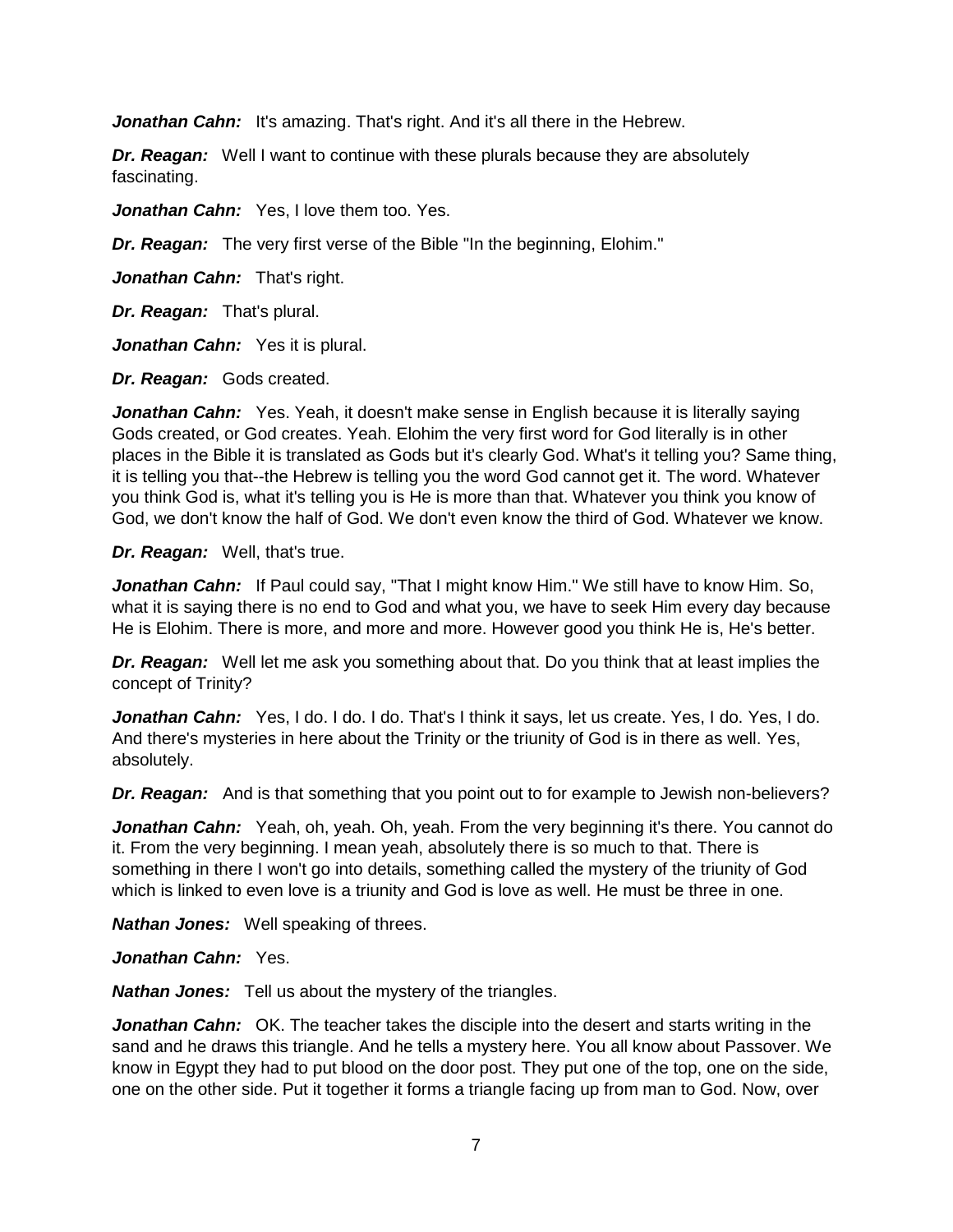1,000 years later God answer him, what happens? God takes the lamb, also on beams and also puts three marks of blood on the beams. One. One here. One here. One here. Forms a triangle facing down from God to man. God answering as the Lamb of God, on the same day Passover. Put them together and what do you have? The Star of David.

*Dr. Reagan:* Star of David.

Jonathan Cahn: The Star of David. A cosmic star of David over 1,000 years. That's God.

*Dr. Reagan:* You know what word I used over and over as I was reading this? I would use the word, wow. Wow!

*Nathan Jones:* Yeah, wow.

*Dr. Reagan:* Wow!

*Jonathan Cahn:* I love the word wow. Yes.

*Dr. Reagan:* You make an interesting comment about the conversion of Paul. You say that when he was struck blind he was taken into Damascus and Ananias came, and it says the very first thing he saw when he opened his eyes was really something.

*Jonathan Cahn:* Yes. Yeah. Well we know that it was Ananias, but that is when people miss it without knowing the roots here. His real name wasn't Ananias. His real name was Hananiah. Hananiah means the grace of God. So what was the first thing Paul saw when he got saved? The grace of God. What was it that took his blindness away? The grace of God. What was it that gave him the prophecy of his destiny? The grace of God. And that tells you no matter how old you are when the Lord calls you the first thing that we see--but it is our whole walk is the grace of God. Never get away from it. That's everything. It is Hananiah.

*Dr. Reagan:* This is the reason I couldn't put this book down. I mean it was I got to read the next page. I got to read the next page. I just kept going on and on.

*Nathan Jones:* I can't figure out where we get our English names because the Hebrew names are so wildly different. That chapter on Ananias where do we get that out of whatever you just you said.

## *Jonathan Cahn:* Yeah.

*Dr. Reagan:* Well first of all they are translated from Hebrew into Greek, and then Greek into English.

*Jonathan Cahn:* Greek into English.

*Nathan Jones:* Is that where we get the leak?

Jonathan Cahn: And there is so much there that's lost. And so much amazing stuff.

*Dr. Reagan:* Well let's go to one of the most mysterious thing in all of the Hebrew Scriptures. That people just always, what is going on here? And that's where they're bitten by the snakes in the wilderness. And Moses is told to take an image of a snake and put it on a pole. And if they will look up at the snake they'll be healed.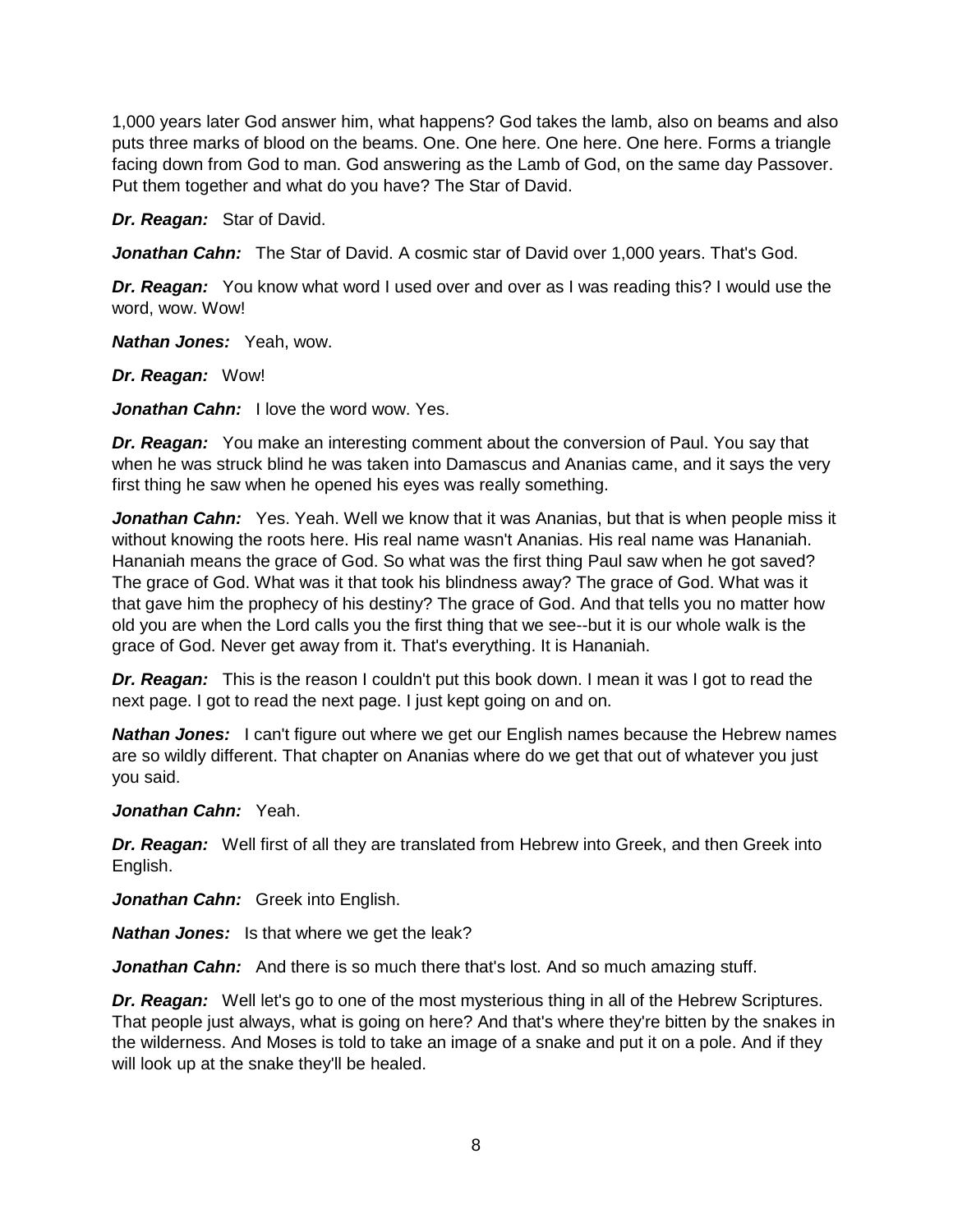Jonathan Cahn: Yes. Yeah. It's called in Hebrew the nehushtan that is what that thing was called, the brazen serpent. Well think about that. Here just put it together. They are bitten by a snake, and then they were healed by looking at an image of a snake. It is kind of weird. But that's salvation. Messiah links Himself to that snake. Meaning that He comes, here's Messiah coming in the image of sin like a snake, but He's not sin. And yet to undo sin. And what it's saying is that God, you know this Dave, in math or in logic when is a negative a positive? When it's a double negative. God our whole redemption is a double negative. He came in the image of sin to destroy the effects of sin. He put a death to death. He took captivity, captive. That is a double negative. Our whole salvation. Him on the cross is a double negative; it is Him as sin, and yet it saves us from sin. He is the nehushtan. He is the thing we look at and we are healed from all the bite of the serpent in our life.

*Nathan Jones:* Praise the Lord.

*Dr. Reagan:* Well I want to go to one that was really jolting to me.

*Jonathan Cahn:* OK.

*Nathan Jones:* Yes.

*Dr. Reagan:* Tell us about the Jewelry of the Electric Chair.

**Jonathan Cahn:** OK. Sounds weird. But it's true. And to put this--you know sometimes because--

*Dr. Reagan:* Did you have some pizza that night and maybe have a dream or something?

**Jonathan Cahn:** No. No. But you know what's it like sometimes we are on earth too long that we get used to things.

*Dr. Reagan:* That's right.

*Jonathan Cahn:* Which we would not have seen if we came from another planet.

*Dr. Reagan:* That's right.

*Jonathan Cahn:* Imagine we come to a planet. And on that planet everybody is wearing jewelry and the jewelry is of an electric chair. And they ornament it. They put up electric chairs as decorations and everything. You'd say, "This is weird."

*Dr. Reagan:* Symbols on top of buildings.

**Jonathan Cahn:** On buildings of electric chairs. But that's exactly how radical this is. If you come to earth the cross is our version of the electric chair. It is as radical as that. People are wearing execution snakes on this jewelry. That's crazy radical! And what it tells you is how amazing, how amazing Messiah is. Only the Son of God could take an electric chair and make it a symbol of hope. That's how awesome He is. That our whole faith is so radical as that. He turns away, he turns curses into blessings.

*Dr. Reagan:* What is the mystery of the Ninth of Av?

*Nathan Jones:* Yeah you hear about that all the time when it comes to Israel's history.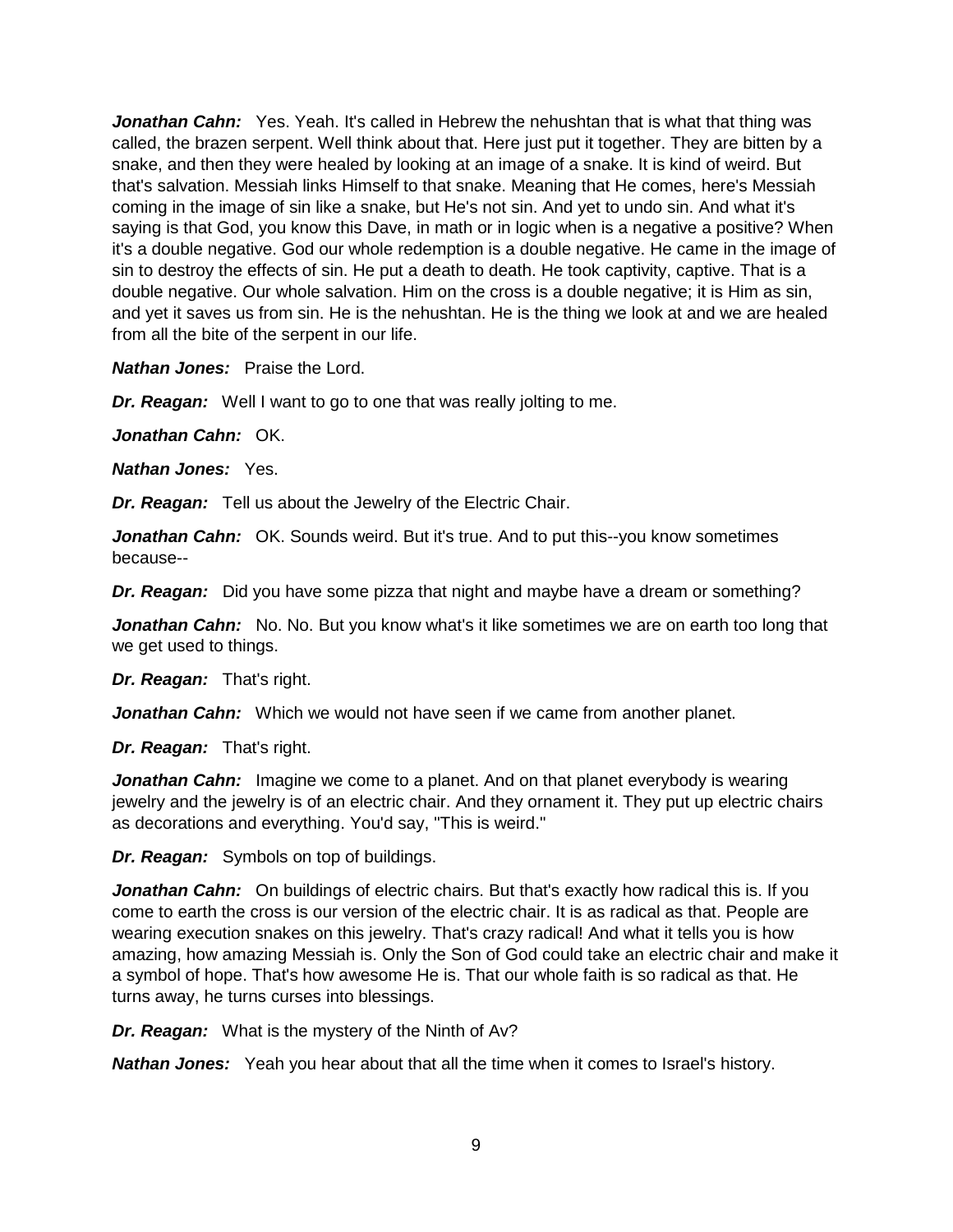*Jonathan Cahn:* Yeah, the Temple was destroyed in 70 AD on the Hebrew day Ninth of Av. Messiah predicted it. Then but it was destroyed by the Romans on the same exact day that the Babylonians destroyed the First Temple centuries before. But it's not just that. As you go through Jewish history you see the greatest calamities happen on the same day.

# *Nathan Jones:* Always the same day?

*Jonathan Cahn:* The Jewish people are expelled from England Ninth of Av. France Ninth of Av. Spain Ninth of Av. Holocaust Ninth of Av. And so this whole thing, but I'll tell you something else, I won't go into the detail but there is something in there called the Tenth of Av redemption that on the next day God is always, when they lose a land that God is always giving them another land. He is always bringing redemption. Well, a number of centuries ago, the Jewish people are fleeing for their lives. They are going on ships because they lost their greatest refuge, which and it was Spain, it was 1492. On that same place, same harbors are three ships the Nina, the Pina, and the Santa Maria on the Tenth of Av they set sail to find America which is going to be the refuge that God is preparing for the Jewish people. Or even America is linked to the mystery of God.

**Dr. Reagan:** It reminds me of the fact that every time there's been a major persecution of the Jews in history it's turned into a holiday.

## *Jonathan Cahn:* Yeah.

#### *Nathan Jones:* Purim.

**Jonathan Cahn:** Right now. Purim, yeah. Yeah. Because that is absolutely right God always changes it, always turns it for good. Absolutely. Absolutely. As they say a Jewish holiday is, listen they wanted to kill us, we survived, now let's eat.

## *Nathan Jones:* Yeah.

*Dr. Reagan:* Well let's go back to Jewish names for a moment because it is so fascinating to know the meaning of these names. And one of the studies you had that really blessed my heart was about Elizabeth, about Mary visiting with Elizabeth and her husband.

#### *Jonathan Cahn:* Yes.

**Dr. Reagan:** And tell us about that and the meaning of those names. And how the names themselves are like a prophecy.

**Jonathan Cahn:** Yeah, exactly. Well, it's really the first event of the New Testament Age is Zechariah the father of John is in the Temple. And the angel says, "You're going to have a child." Well this is their dreams. They've been dreaming. They couldn't have it, they were barren, you know. And so he comes home and Elizabeth his wife bears a son. But there is a mystery behind it because, here first of all, keep it in mind this is the first event of the New Testament. So, it has been 400 years where people are saying, "Where is God? What is God? Has He forgotten? Has He forgotten us?" Well, Zechariah his real name is Zekharyah which means God has remembered.

## *Dr. Reagan:* Oh.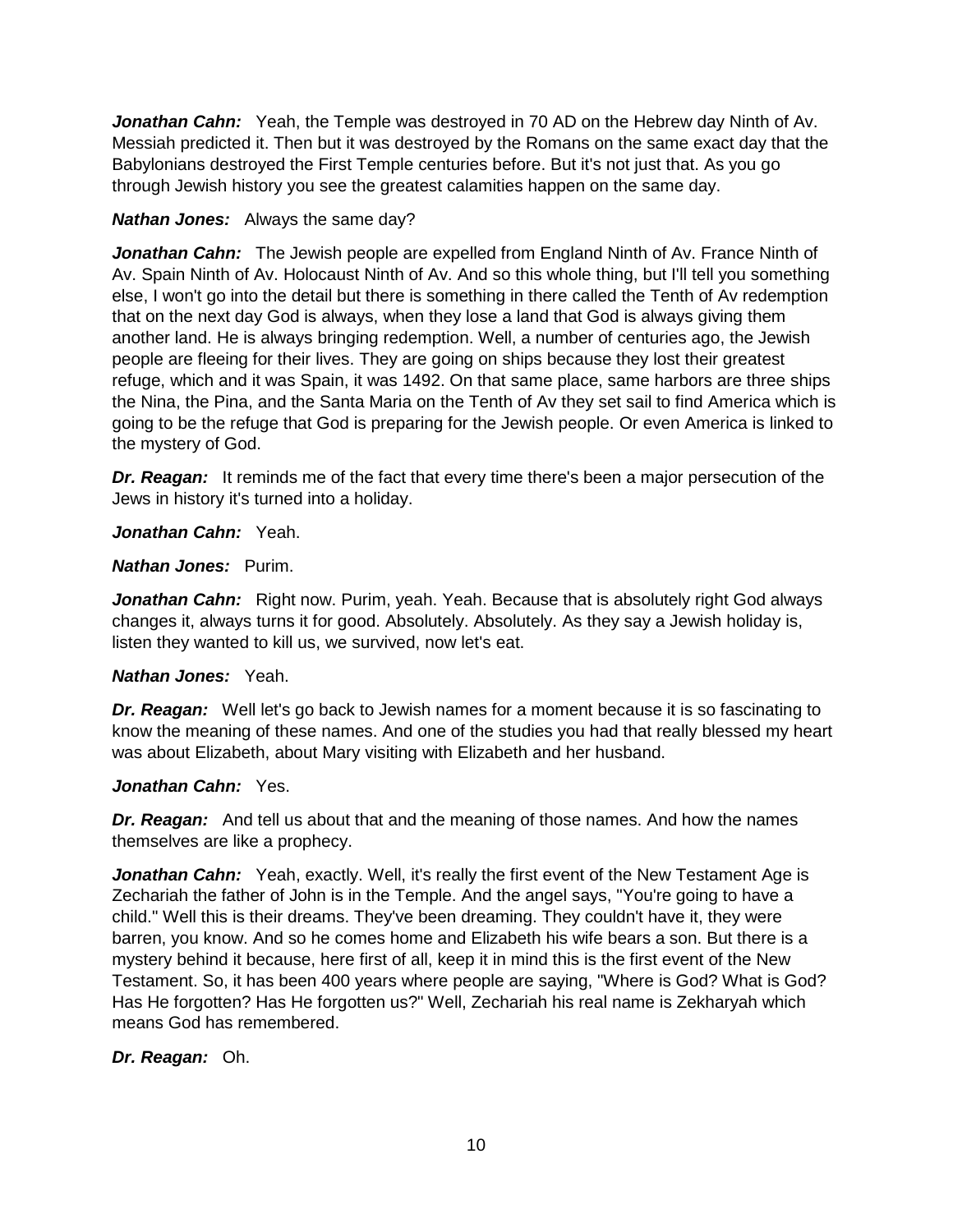**Jonathan Cahn:** That's the word. And he marries, he just happened to marry this woman Elizabeth her name, and her name means, Elisheva, means the oath or the covenant of God. Put it together they get married, it becomes God has remembered the oath of God. His oath. And from this union comes John which is Yochanan which means and from this will be born the grace, the mercy of God. What is the New Testament? God has remembered His covenant and from this will come the grace of God.

## *Dr. Reagan:* Wow.

*Jonathan Cahn:* And even Mary when she is talking to, when she says, "He has remembered His oath that He swore." It is the same thing.

*Dr. Reagan:* What is the miracle of the scarlet cord?

*Jonathan Cahn:* Every time--we know this some of the mysteries in the "The Book of Mysteries" has the hidden writings of the Rabbi's. Amazing stuff. The Rabbis record in the Talmud, they record that every year on Yom Kippur when the scape goat, when everything was finished there was a scarlet cord on the Temple that symbolized their sins would turn from scarlet to white, and they would recite Isaiah, "Though your sins be as scarlet, they will be as white as snow." So it says it happened every year except all of a sudden something happened. There was a cosmic change. It stopped happening. And it says that as if God had changed everything. Had changed the entire system. When did this cosmic change take place? The Rabbis record the time. They said it was about 40 years before the Temple was destroyed. 70 AD minus 40 comes to about the year, they are pinpointing around 30 AD, around that time the Rabbi said there was a cosmic change as if the final sacrifice had been offered, 30 AD around that. That's the time of Messiah, with the final sacrifice. Even the Rabbis are bearing witness of Messiah.

*Dr. Reagan:* And where do you find this witness is it in the Talmud?

*Jonathan Cahn:* It is in the Talmud, Yoma 39. And they say not only that, all over the Temple strange signs started happening at the time when Messiah did our atonement. It's amazing. The Rabbis.

*Dr. Reagan:* As you think back on this book is there any particular devotional that you really appreciated.

Jonathan Cahn: You know, I can't say one, except I'll say something except that to me when I read it Dave, it's as if I'm reading it and someone else wrote it because it came so fast.

# *Dr. Reagan:* Yes.

**Jonathan Cahn:** It's like someone else wrote it. So I'll just tell you one thing here, and that is that you mentioned this and at one point the disciple is taken into this chamber of books. And the teacher says, "These old books." It kind of look like this. It has the old pages. He says, "How long would it take you to really know this one book?" He said, "Well, maybe a month." He said, "Well, how about this whole bookshelf?" He said, "Maybe a year." "Well, how about this whole case?" He says, "A lifetime." "Well, what about all these?" He said, "I could never do it." And the teacher says, "And that is why, that is why you have eternity in Heaven, because eternity is the length of time it will take you to know God."

*Dr. Reagan:* I've always taught that over, and over that we will be learning forever.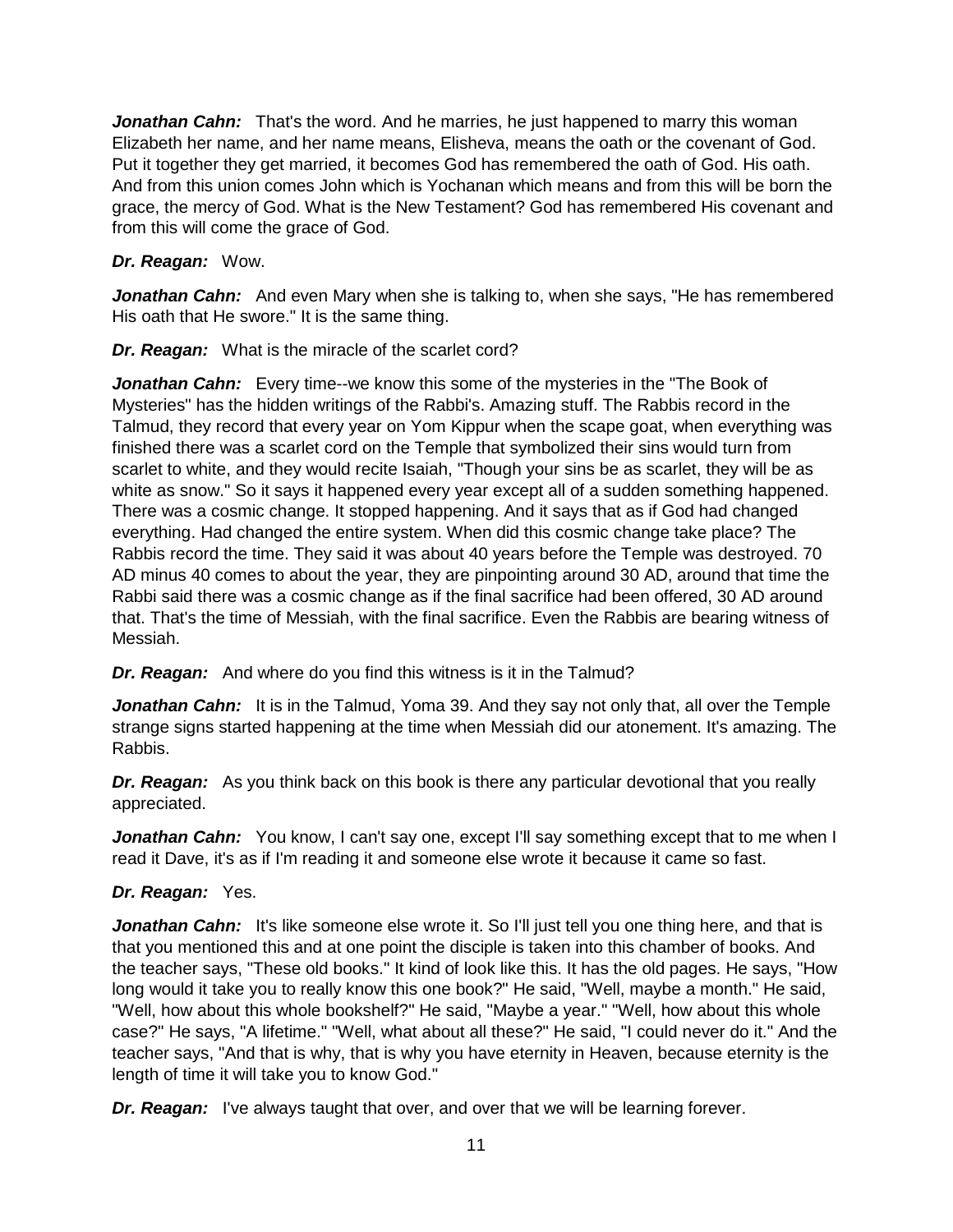*Jonathan Cahn:* That's right there is no end.

*Dr. Reagan:* Because you can never learn everything about Him.

Jonathan Cahn: There's no end. And the biggest mistake people make, Christians make, "I've got it down. I know God so loved the world."

*Dr. Reagan:* Oh, yeah.

*Jonathan Cahn:* But when you never stop seeking, God will never stop revealing and that's what it is about.

*Dr. Reagan:* People are always saying to me, "I just don't understand the Trinity." I said, "Look if you could, you would--

*Jonathan Cahn:* You'd be God.

*Dr. Reagan:* --you would be God. I mean this is beyond our comprehension."

*Jonathan Cahn:* That's right.

*Dr. Reagan:* We can come up with all kinds of ways of trying to understand it but basically it is beyond our comprehension.

*Jonathan Cahn:* God is God. You know we don't contain Him, He contains us.

*Dr. Reagan:* Yes. Oh, my. Well I saw on the Internet just the other day that you had--I don't know if you released a press release or what but there was an interesting comment where you said that one of the most surprising things to happen in recent years was the election of Trump as president. And you said that you thought this was related to a mystery in the Bible that people needed to know about.

**Jonathan Cahn:** Oh, my goodness, I have to figure out which one that is.

*Dr. Reagan:* It had to do with a promise that God made to Abraham in the Bible, I will curse those who curse you, and bless those who bless you.

**Jonathan Cahn:** Oh, that's it, OK, yes absolutely. Here's the thing God said that. That is also in "The Book of Mysteries" the Abrahamic Covenant. It's not just I will bless and curse. But it's reciprocity.

*Dr. Reagan:* Yes.

*Jonathan Cahn:* As you do to Israel, will be done to you.

#### *Dr. Reagan:* Yes.

*Jonathan Cahn:* What happened a number years back, just about a year before our election Israel had an election. And what happened Netanyahu was running for reelection. Obama we know, it was in all the articles, intervened in the election.

*Dr. Reagan:* With money, and experts, and everything trying to defeat him.

*Jonathan Cahn:* Funds, and tried to defeat him, and tried to end his legacy. Well, whatever you do shall be done unto you. If you intervene in the election of Israel, God will intervene in